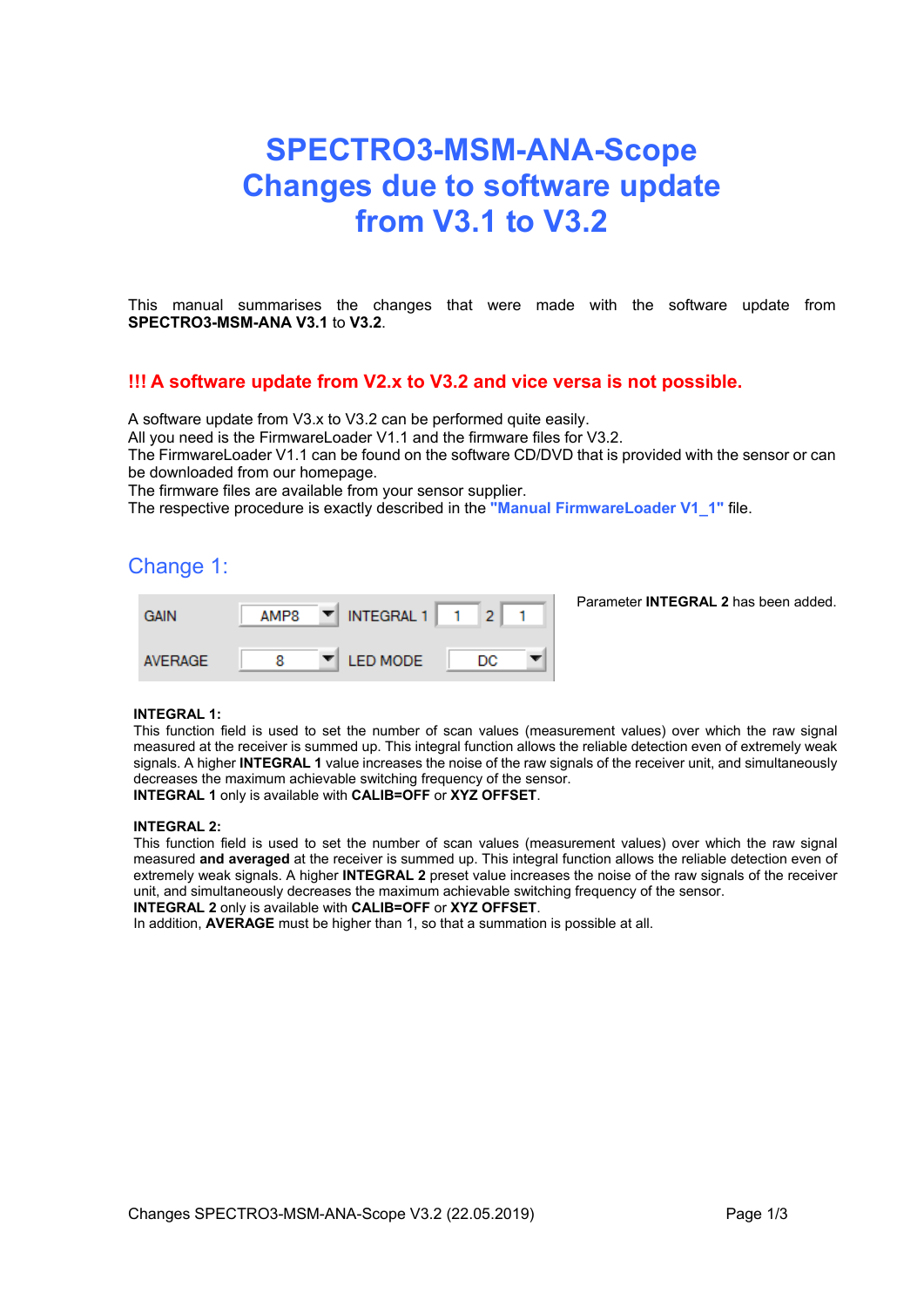## Change 2:



The newly added LED **SAT** indicates if one of the channels is in saturation. In this case, it lights up red.



# Change 3:



In the SCOPE window, the status of the IN0 input is now also displayed graphically.